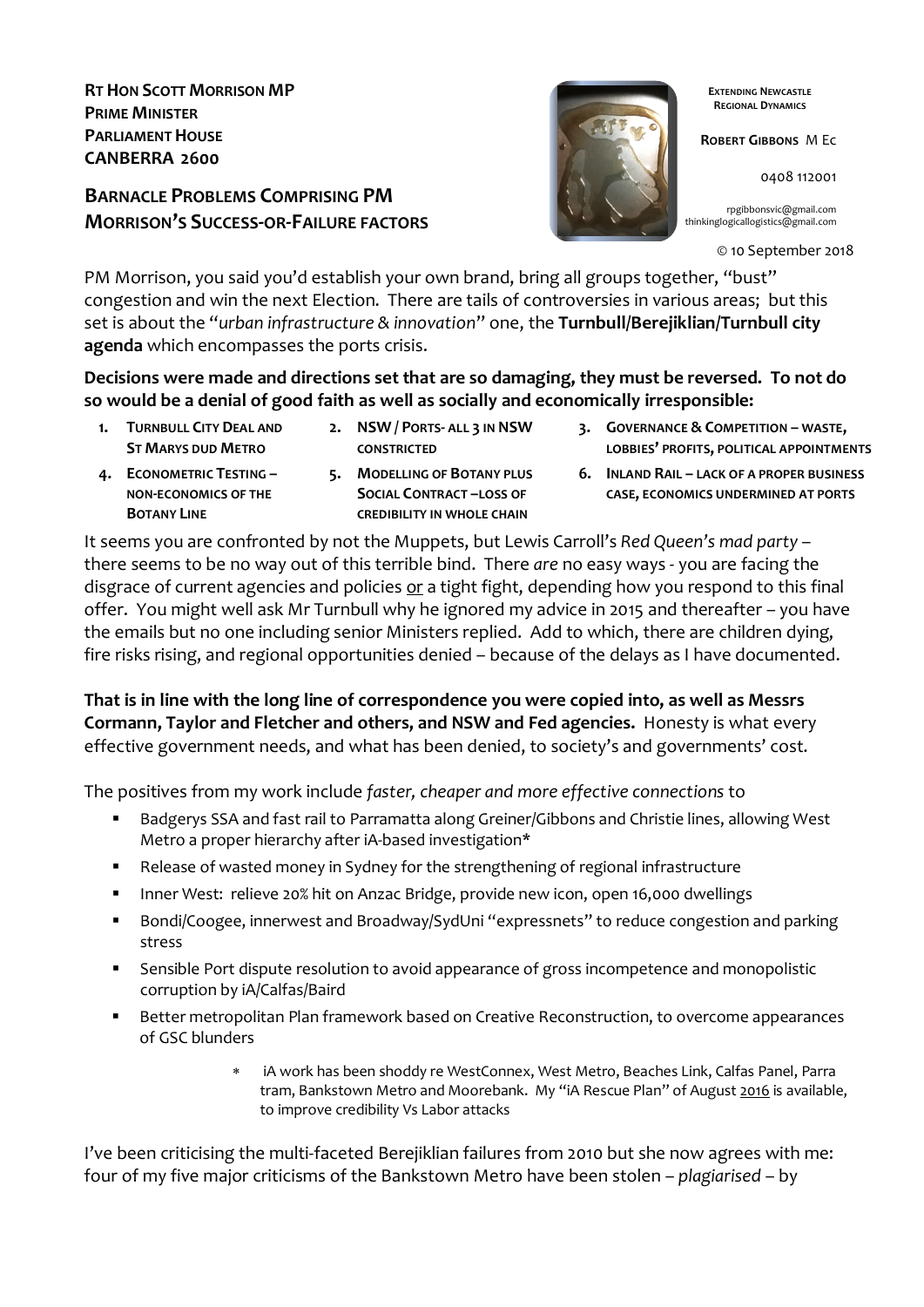Berejiklian and Lucy Turnbull/Roberts. They have written back that Parramatta link, hidden deep in documents reflecting the dishonesty. Even the Labor-cancelled Anzac Metro is rising again.

The Metro stupidity is incredible but real in terms of **citicide**. The Federal Ministers for Infrastructure, Finance, Treasury and Regions all sidestepped Turnbulls' idiocy; while Gerard Henderson still says (today) Turnbull was a good economic manager. How many of the Ministers are skilled and experienced in infrastructure and land use planning.

## **The simple "status quo" reality is that Sydney will be in crisis at the time of the next election as related to:**

- Appearance of **waste**, delays, poor pre-planning, poor contract management etc – Metros+++ then add Beaches Link and West/St Marys counter-cases
- **Congestion** busting & affordability: George St, Anzac Bridge, Bankstown corridor, NW closedown\*
- **Truck congestion hotspots** early 2019: innerwest, north shore, stadium, Pt Botany
- **WestConnex** controversies along its length, exclusion of KSA and Port Portals
- **Commercial disputes** with tram and WestConnex contractors, Ports Kembla and Newcastle, and aggrieved victim/s of plagiarism and stolen IP
- **Ports** confusion & disruption, trucks on Ousley and through Sutherland and around Botany, Inland Rail
- revelation of **Chinese** influence – near \$20 billion subsidy to Hong Kong MTR
- **Fast Rail** confusion, Turnbull waste on CLARA, Centurion mistakes in South West
- Public controversy about **Tempe Spaghetti** – 2006 Rockdale scheme might be a smoother and less disruptive option as well as cheaper
- iA, GSC, TfNSW and iNSW **blunders** & Berejiklian "WAinc" – entangling Lucy Turnbull
- building **trust** reversal of deceit and distrust, better planning & taxation
- **unethical** and corrupt conduct and plagiarism – 20-odd cases
- *\* See Case to Pause the Metros, Berejiklian Economic Blunders, suites on Peninsula, CLARA etc*

That **plagiarism** will haunt them. Berejiklian left out the most glaring criticism of all – the lack of a "*needs analysis*", meaning she picked the wrong line, East Hills was arguably preferable from the NW, North and West. That is repeated across all points of the compass with dreadful consequences. Almost all of the \$120 billion the WEA wrote up is "*waste*" and "*falsehood*" when you look at the "*Malenomics*" and political lies.

The unpeeling of blunders is proceeding, I was forced to start with Ports and that is escalating – for iA's missteps see https://thinkinglogicallogistics.info/ia-%26-the-calfas-panel. Its plagiarism is your yoke apart from the Budget, City Deal and other blunders.

The focus will be on positives if the Morrison Cabinet is more sensible than was Turnbull's. Berejiklian is facing a self-made Inferno of issues that will impact on Federal prospects unless a clear distinction is made. iA has to be reformed and re-directed away from Malenomic distortions. (My book, "*The Malenomic Millstone of Sydney's Planning Degradation*" is being held in view of the hope that Mr Morrison will make a difference.)

The Australian and other newspapers run stories on the dangers of "groupthink", of surrounding leaders with yes-men and yes-women. That was a signal failure of Cray and Mathieson *et al*. It is vital that diversity and expertise are brought in. No one's work is better than mine, which is the richest trove of IP in Sydney's history, as peer-reviewed. Baird, Berejiklian and Turnbull would not recognise a value proposition if it fell on them. I hope that you and I can do better.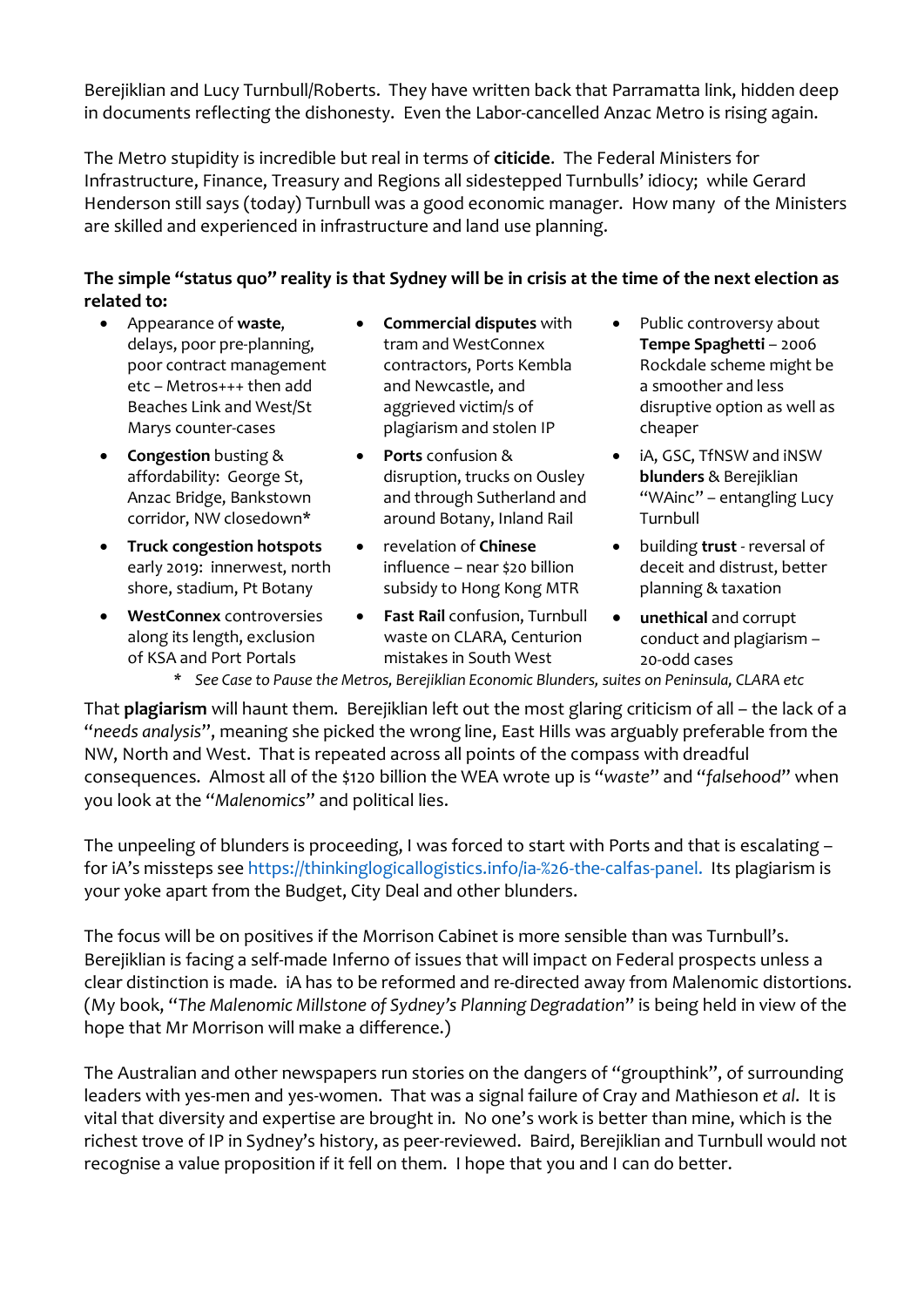You and I have two realpolitik choices, which is your call:

- 1. You ensure the safe passage of my work through iA, properly resourced and fairly paid (which is your and Berejiklian's issue since the \$100 m St Marys deal you agreed to) – with a real deed of confidentiality – and I focus my efforts to bring you credit and focus my metro attacks on Labor in NSW and Victoria, with Berejiklian having to live with the blow-back, see Appendix; or
- 2. I proceed with a full campaign to destroy Berejiklian's programs and then negotiate my rescue package out of the ashes, Labor or Coalition.

After six years and more work on my agenda, and considering the human toll of delays, ongoing recusal will produce further dysfunctions, with the community and your Party Room wondering who sets the agenda.

Further, having been deprived of an income by Baird from 2008, treated with distain by the Turnbulls and Premiers, their Ministers and agencies, and now facing a continuation of the suffocation of NSW Ports, it is now or never.

Robert fillows

ROBERT GIBBONS

#### **APPENDICES**

- **1. RESTORING CREDIBILITY IN PROCESSES, PROJECTS AND DEMOCRACY**
- **2. FREIGHT AND PORTS CRISIS**

#### **ATTACHMENT**

**RESOLVING THE PRIME MINISTER'S UNDERTAKINGS WITHIN CRITICAL TIME DEADLINES – JULY 2017**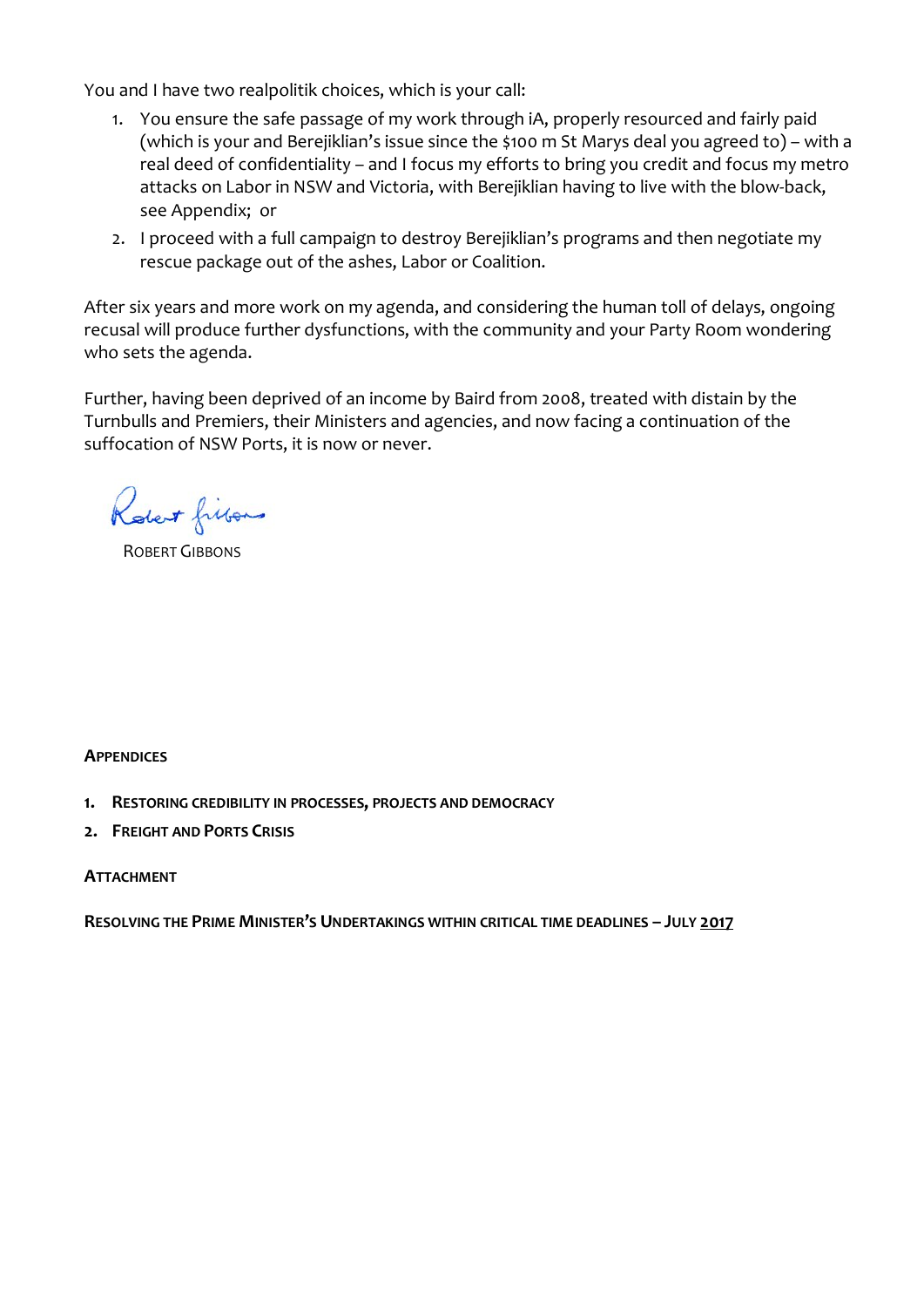#### **APPENDIX 1 – RESTORING CREDIBILITY IN PROCESSES, PROJECTS AND DEMOCRACY**

Sydney has been missing a City Plan since NSW killed the prospect in 2012. COAG and Greiner were right, Eddington (and I) showed how. This reform process was included in my Tram case study. It is essential to my proposal to PM Turnbull (*attached*):

#### **ALL IDEAS FOLLOWING ARE IN EDDINGTON BEDROCK AND ARE** © **NOT TO BE DISTRIBUTED, QUOTED OR CITED WITHOUT PERMISSION**

The essence is a 1908-type commission independent of Government (in line with Grattan recommendations), to

Commission Options & Scenarios papers on

- 1. each of the significant scenario/regional challenges in the Sydney Metropolitan area associated with housing affordability and congestion reduction, in accordance with iA guidelines for feasibility tests and business cases and the Prime Minister's *if you want someone to change, you must persuade them there's a problem, then you explain the solution*.
- 2. engage the community in line with NewDemocracy's and ResPublica's *Civic Limits* guidelines
- 3. report to the national and state governments, in relation to the following key challenges:
	- Corridor mapping (travel needs *versus* current and anticipated gaps in access coverage) shown in the *Urban Transport Statement* of 2006 and any subsequent evidence-based investigations
	- Maximising the capacity of transport infrastructure to service the new dwellings level of 800,000+ over 15 years and then further growth over 30 years, considering –
		- a. Distribution of high rise, medium density and fully distributed housing types according to broad accessibility, affordability and life style criteria, matched to transport corridors
		- b. Service standards compared in terms of walking distances, generated hourly and daily rail/bus/car numbers, usage costs, and TfNSW/RMS opinions on congestion impacts considering local road and transit network conditions etc
		- c. Technologies best suited to each corridor and for system integration
		- d. Nett self-reliance
			- i. Revenues from fare box, tolls, levies, practicable and equitable value capture, and explicit subsidies from all levels of government, discounted and compared with
			- ii. Costs operating, capital, employment numbers, time preference (phasing/timing) and externality
		- e. Community environmental and family budget diseconomies as well as benefits, equity in all aspects
		- f. Impacts on
			- i. Trends in housing costs and
			- ii. energy and heat sink factors
		- g. logistics and employment needs including linking Ports Hunter, Botany and Kembla with the Inland Rail Bridge and IMT at or near Eastern Creek
- 4. The scenario areas include normal parameter and sensitivity testing within accepted benefit/cost analysis practices – avoiding "nonsense on stilts" (Peter Self), "options" including:
	- a. maximum utilisation of Metro lines and WestConnex where fully legitimised (NW/Chatswood to Sydenham), the Iron Cove/Gladesville and Harbour Bridges, and alternatives where Metros and roads/tunnels are envisioned but not yet legitimised, and
	- b. Sydney to Parramatta West Metro, Christie/Greiner fast trains, release of paths via Chatswood to Parramatta for  $2^{nd}$  Airport and other fast trains etc
	- c. The innerwest and Eastern Suburbs to the NorthWest and Peninsula (cross-Harbour) Metro, linked bus and tram networks via known bridge options and/or tunnels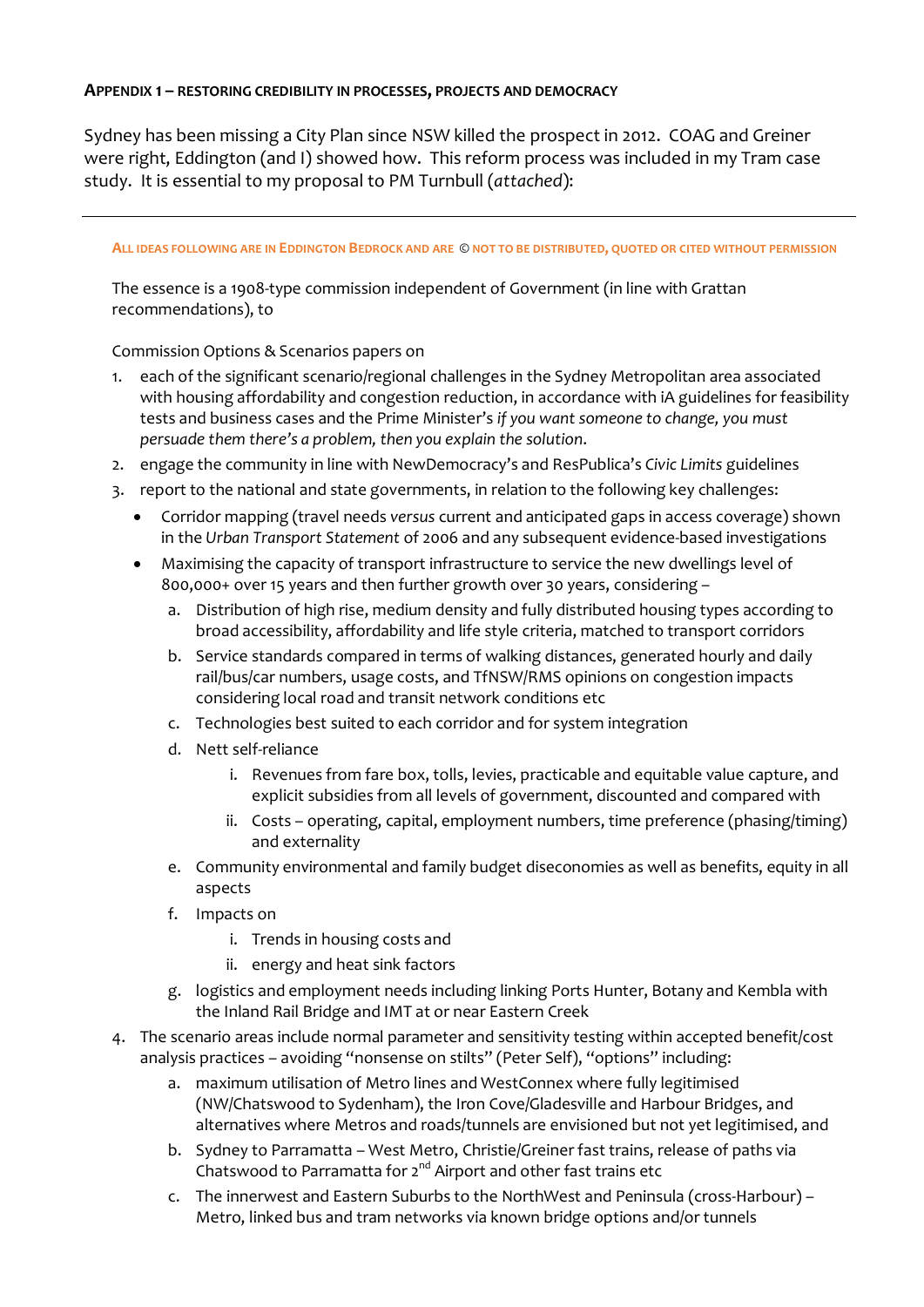- d. The Bays and Innerwest including "Barangaroo ExpressNet<sup>®</sup>"
	- i. Linking of the street transit systems (bus and tram) on the eastern and western sides of the CBD
	- ii. Completion of the innerwest tram network back to Central (via SydUni, Broadway Centre, Catholic Uni, Central Park and UTS), and possibly out to (say) Macquarie Park and/or (say) Burwood
	- iii. Resolution of CBD congestion by the elimination of  $7$  E/W conflicted intersections through a circumferential road by-pass and transit boulevard
	- iv. Provision of fast transit through The Bays to the Victoria Road corridor at Rozelle, including the Overseas Passenger Terminal and White Bay Power Station (the Google site, now foregone due to delays in providing transit un-locking, UrbanGrowth having frozen 16,000 units til 2021-2)
	- v. Relief of the ANZAC Bridge which is about to experience more congestion off the WestConnex works
	- vi. Promotion of walking and cycling in extension of current programs, and
	- vii. Provision of a basis of a long-term fast transit service using Flexity Swifta or similar tram/trains to link street and rail transit systems.
- e. Northern Beaches, both to/from CBD/south and NorthWest including federal, 2008 and subsequent proposals with their differential impacts on the Peninsula's character and liveability
- f. NorthWest to KSA and CBD via Strathfield using tram/trains, including other routes
- g. SouthWest and SouthEast to Northwest employment zones

There's an irony in the historical circle's closing. There was widespread concern in the 1890s that new tramlines were being built without adequate financial justification via the Public Works Committee. Not much has changed.

#### **APPENDIX 2: FREIGHT & PORTS CRISIS**

**11. MODELLING OF BOTANY PLUS SOCIAL CONTRACT**

- **7. TURNBULL 8. NSW / PORTS 9. GOVERNANCE & COMPETITION**
	- **12. INLAND RAIL**
- 
- **10. ECONOMETRIC TESTING – BOTANY LINE**
- **13. STATE OF THE INDUSTRY - FCS**

# **TURNBULL**

The key issue is that the Turnbulls'\*, Taylor's and Fletcher's lack of understanding has left all three NSW Ports out of the logistics pipeline which is near-fatal to the NSW economy as well as Inland Rail. **The Turnbull/Berejiklian/ Turnbull Western Sydney City Deal is one of the greatest blunders in Australian history.**

Morrison's New Order has to include RG's EASTERN SEABORD RAIL FREIGHT STRATEGIC PLAN. That has appended the two recent documents – the critical current "audit" **+** the socio-economic limits to Botany, neither viewed by journos yet. (News' and Fairfax's reports have mollycoddled agencies and corporates to give an over-optimistic impression.)

\* The planned succession to PM Morrison might make no difference, we'll see

Two PM initiatives in the 2018 Budget immediately failed economic blunder-checking tests, tripping up the PM badly, *cf* Inland Rail below, being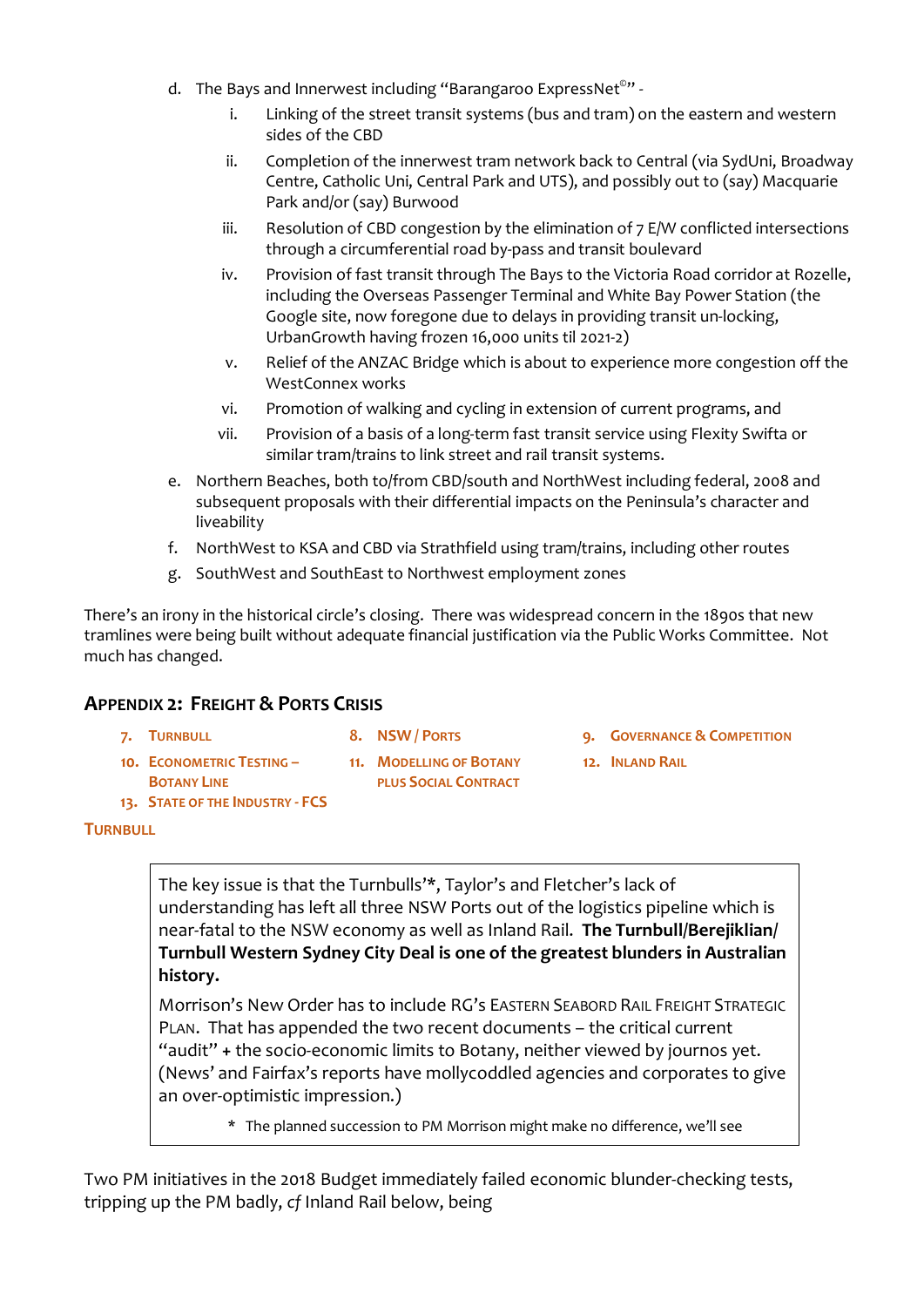a. \$400 million for the duplication of the Botany Freight Line where economic analyses, reported in *The Conversation*, below, showed that not one more train would be delivered through duplication. Compare that with the PM's rave:

*"Every single additional train with containers along this rail line takes 50 trucks off the roads," he said. "The goal is to increase the rail share of this Port Botany port, this container port from just under 20% to 40% and we're seeing big growth in the port as well."* This reinforces the original Kirby Inquiry 40% as a basis (albeit impossible to achieve) for the "social contract" (as emphasised by Baird during the greyhounds debacle)

b. The \$50 million (*plus the State's \$50 million!*) for the "business case" for the unlegitimised Metro line from St Marys to Badgerys Airport is a deliberate deceit (Turnbull is taking many projects off-Budget, into political gifting), with multiple "*unintended consequences*".

All Governments have given lip-service to the importance of freight, regional growth, trade, "jobs jobs jobs", Port expansion, and credible planning, what Turnbull called variously **engineering, economics, logic** and **science**. He decries ideologies which are stupid, and theory.

*Yet his is the first Federal Government to actively seek to destroy the growth prospects, even the fundamental engineering and economics, of Ports Kembla and Newcastle, Inland Rail, Western and South Western Sydney, and the Bradfield rail system.* 

*No involved agency has developed a potentially-successful holistic economic, political and employment strategy. No robust benefit/cost analyses have been done, even of the evisceration of the Bradfield system; but every indication is that not one project has a positive BCR – e.g. WestConnex's is less than 0.7 and the Bankstown Metro has nil consumer benefits, negative externalities, and no stated subsidy level – Constance has broken every promise and even voiced a need to subsidise private hotel developments at Central by "several \$billions".*

*NSW and iA summaries and analyses are fanciful in a State which is more than \$100 billion underfunded against inner-zone promises, with a crashing failure of its "Hail Mary" agencies, TfNSW and the Greater Sydney Commission. Regional leadership is needed but Newcastle's incredibly powerful post-BHP spirit is nowhere to be seen, especially in Newcastle.*

The Calfas Panel was right, this ill-discipline through to gross stupidity must cease, starting now with freight and port policy, with iA and Calfas negativities and the positives from THINKING LOGICAL LOGISTICS ll first off the rank. PM Morrison has to ditch both Turnbulls' and Angus Taylor's barnacles.

## **NSW / PORTS**

The official hierarchy of ports is Botany first and until full, Kembla second, and Newcastle third. There is no proper strategy that supports this product of capricious Ministerial statements:

- No economic analysis of a broad multi-regional type done by the Brookings Institute or of sub-elements
- No employment and housing strategy that meshes with current and future jobs, infrastructure and social infrastructure patterns
- No proper industry inputs that professionally address all such factors as smart "white knights".

There are four main dimensions in Newcastle which relate to the general situation in a classic case of State Government *sleight-of-hand*: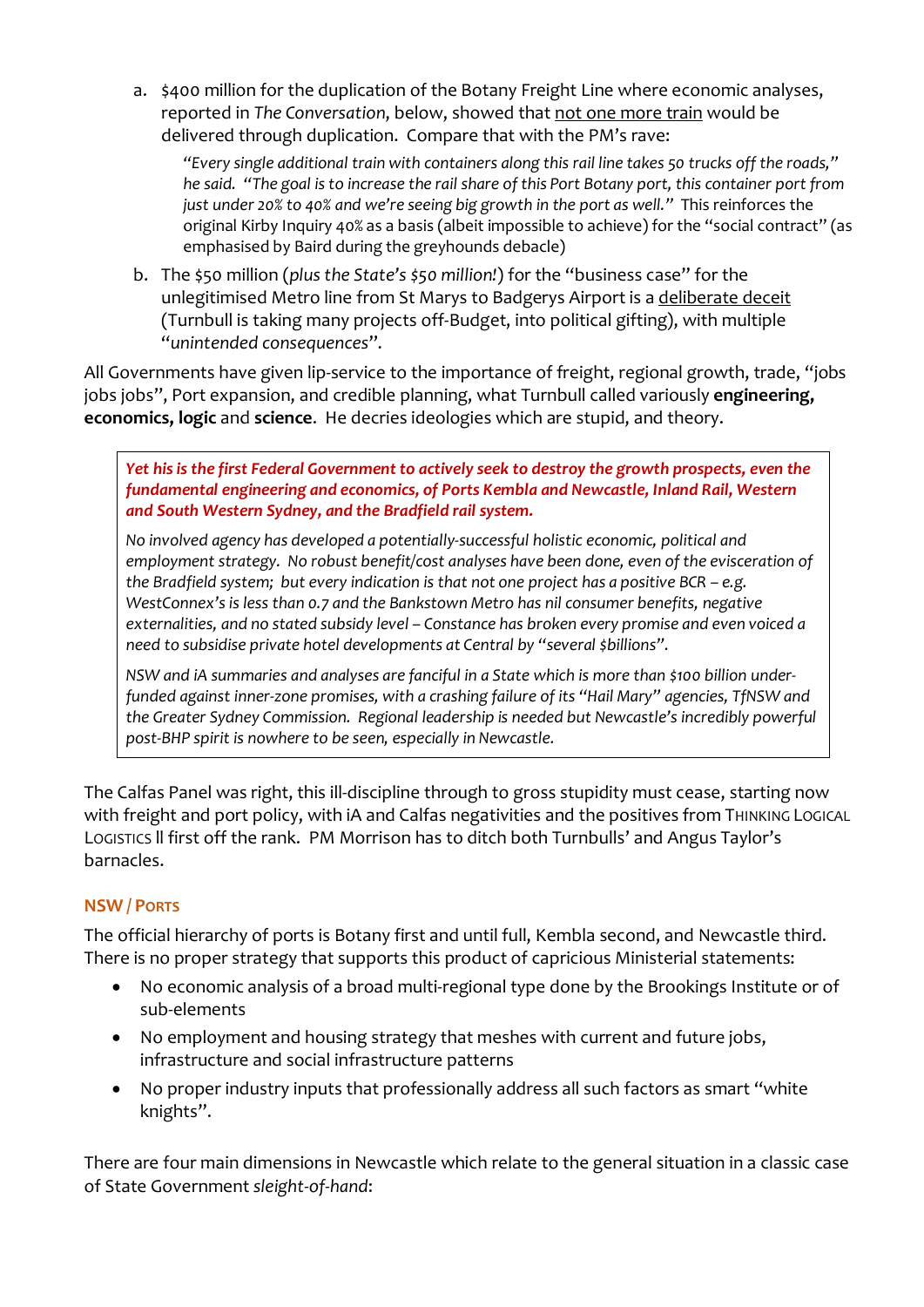| Intrinsic economic merit as an |
|--------------------------------|
| investment - nil at present    |

- 2 Feasible option to Port Botany especially re transport & shipping/logistics logic – only RG
- 3 Political smarts, given the magnitude of impediments – the reverse is evident
- 4 Indicator of weaknesses in State and regional policy and planning logic - indeed

The industry association, Ports Australia, stymied itself by recusing itself from inter-port negotiations, meaning they ignore about 90% of the real issues in NSW. Other industry associations such as in banking, IT and insurance manage better somehow.

#### **GOVERNANCE & COMPETITION**

## **The Governments have voided competition principles and evaded accepted economic protocols, and breached their social contracts with the ports' communities: by suppressing expert discussion, camouflaging their own motives and documents, and creating false expectations.**

It is intrinsic to the State's sustainability that the dysfunctional consequences of existing mistakes be recognised and reversed. The main one is the WS City Deal and the associated clangers. The iA Calfas Panel Report offends against competition principles and is overly optimistic about making a change – it too must go back to the drawing board.

> The Ports situation is much more complex than when Jack Wallace was CEO of Maritime Services, particularly with competition distortions introduced by Albanese, Baird and Berejiklian at Kembla, Botany/Moorebank and Newcastle and extended by Calfas; with changes in freight distributions resulting from Carr 2003. Shipping Aust's *Thinking Logical Logistics* (RG 2003) and RG's *Eastern Seabord* plan were both ignored by industry bodies and by Governments.

> Not one of the Ports has a survival-and-success plan for their own networks and for NSW's long-term logistics needs. (The Lloyd's List conference set the capacity target at 30 million TEU p.a. whereas maximum likely capacity is just 7 to 9 million TEU, while TfNSW has no idea of capacity/impact linear programming equations.)

The Panel failed to develop a credible framework for meeting genuine critical issues, most especially a recently fractured Federal stratum to – unbelievably – replicate a long-festering NSW "planning stench" (Premier O'Farrell). It did not present a professional SWOT and also misunderstood the nature of "critical issues" and "scenario planning", so the methodological and empirical gaps are fatal. It proposed

- a. Relaxing competition laws thus reinforcing Botany's and Moorebank's holds
- b. Implementing "social licenses" but proposing specific elements inconsistent with that
- c. As-of-right access by the largest trucks to all roads and extended operating hours at airports and the like
- d. A raft of reforms in governmental processes and procedures but without awareness of systemic failures as reflected in Terry Moran's and like opinions that the standard of governmental decision-making is at its lowest point

## **That a Botany clique is setting rules over competing cities and ports is absurd and wrong.**

There are no countervailing or self-correcting forces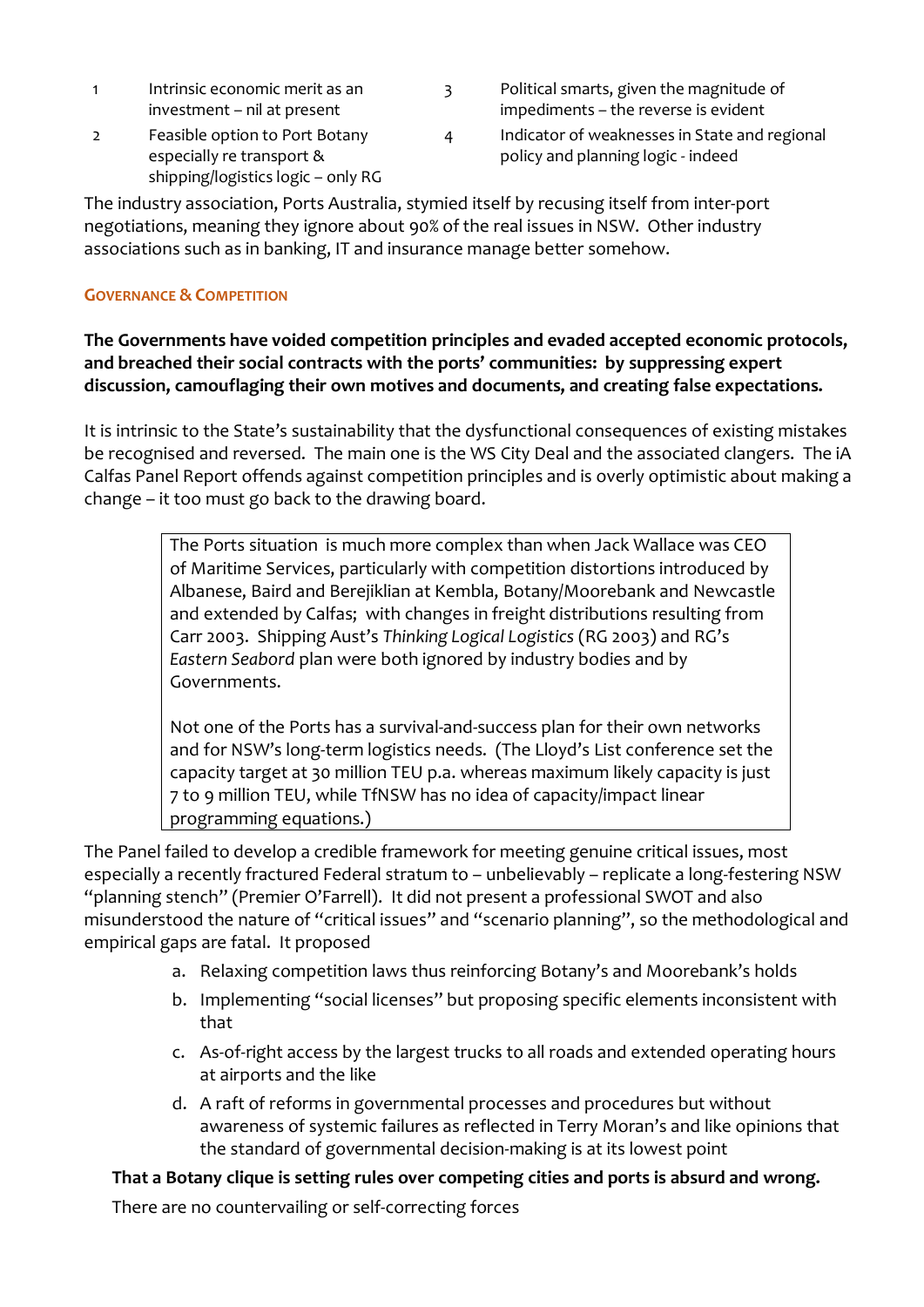- c. Wollongong and Newcastle City Councils have recused themselves disgracefully, RDAs too
- d. Industry lobbies make some sense but campaign quietly, without effect welcomed Calfas without understanding (lack of politico-economic skills)
- e. The Business Chamber's network has the WS chapter cannibalising the Hunter and Illawarra siblings, with none realising the destructive effects of quite sloppy work – both satellites relying on impractical and ineffective legacy rail links (a mythical outer orbital including 20-km tunnel has been floated by TfNSW as with the equally mythical long western rail by-pass of Sydney) in pretending they can compete against Botany

No governmental or industry body has conducted the basic empirical and analytical work to test the limits to Port Botany's hegemony.

## **ECONOMETRIC TESTING OF BOTANY LINE**

The foreign economists<sup>1</sup> who reviewed Port Botany's railing revealed these myths (NB their throughput projections are questioned\*):

- the peak capacity of Port Botany's current rail resources is 1.78 million containers per annum, which is well above the levels needed to achieve the 28% rail targets over the next decade and beyond
- \* Industry myth: "*Not only is rail capacity [at Port Botany] insufficient for current container demand, there is no rail capacity to meet future container demand*"
- \* capacity gains do not depend on any investment in new tracks or trains: they can be achieved just by improving operational practices at Port Botany. Indeed, our analysis also isolated the reasons why the rail infrastructure at Port Botany appears congested:
	- o low-volume trains
	- o unproductive staging practices, and
	- o peak-hour congestion stemming from poor train scheduling
- building expensive new infrastructure will produce marginal volume gains: 4% for a new centralised rail terminal, 0.4% for upgrading the current ones, and **no improvement at all for the proposed track duplication project**
- \* the key lies in streamlining its operations. Our recommendations include:
	- o a dynamic train scheduling system to replace fixed servicing times at stevedore terminals;
	- o train staging outside the port precinct; and
	- $\circ$  standardising all port-bound trains so that they contain a minimum number of containers

#### **BOTANY MODELLING & SOCIAL CONTRACT**

Note that 28% involves excessive and unacceptable road movements,\* and the sustainable "social contract" railing level remains at 40% via Kirby **and Turnbull** if throughput is to increase over say 3 million TEU p.a. The railing capacity needed at 4 million TEU is 1.6 million TEU while at 7 million TEU it is 2.8 million TEU. The truck numbers are modelled in the confidential appendix and are horrifying, showing that Governments have surrendered their credibility to political naïveties and lobbyists with fancy PowerPoints and suspect motives. The respective train numbers are c 100 trains per day and 170 trains per day (both "full" – more if the current disarray continues). **I have done detailed capacity and productivity projections and a social** 

 $\overline{1}$ 'See Harabor, Guimarans and Van Hentenryck, , "Port Botany doesn't need another expensive rail project - here is the evidence", The Conversation of 9 February 2016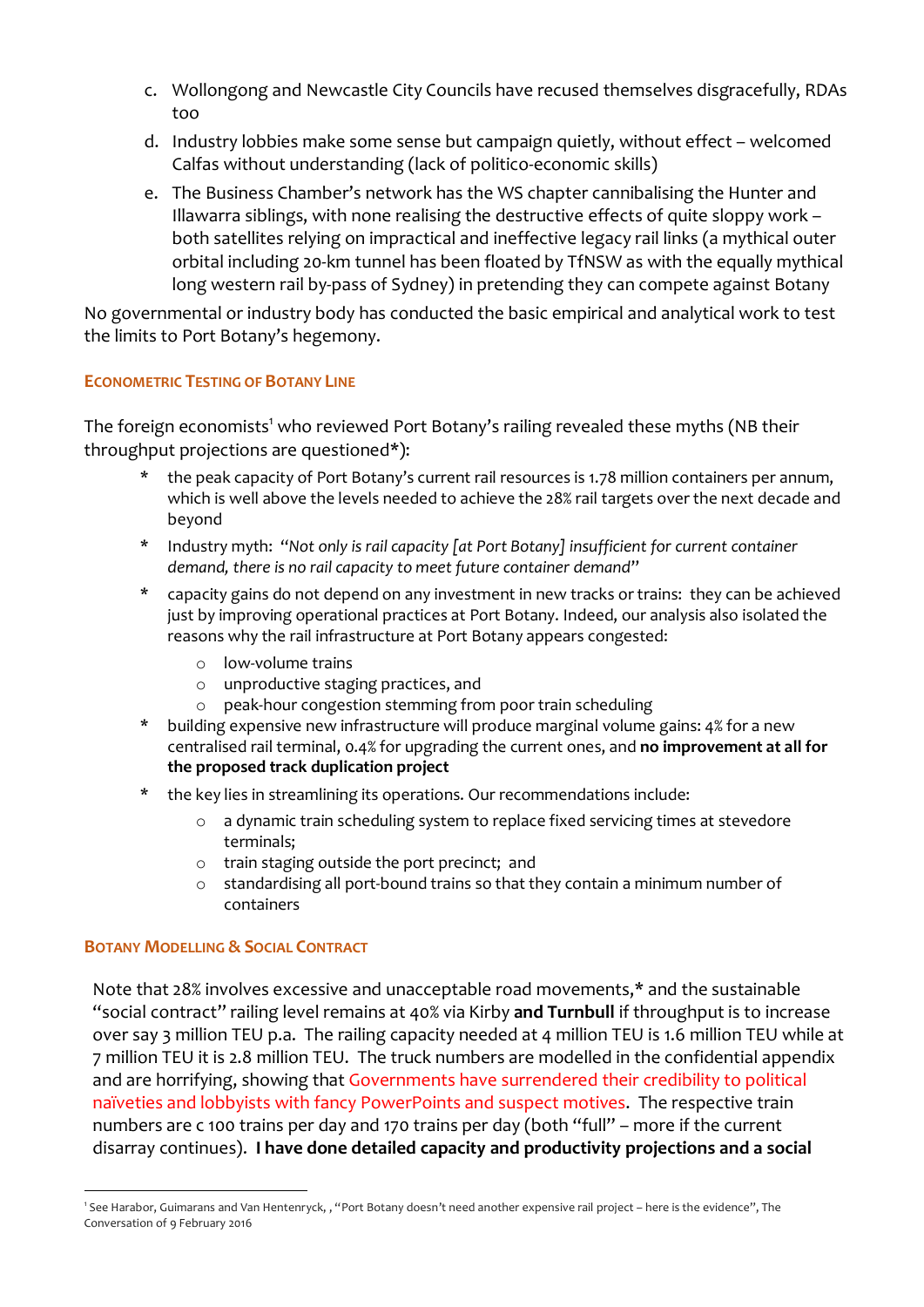**impact matrix – all for the first time - in order to give a boundary to the social contract and say that Botany must overspill by 2025 if\* truck numbers are not to explode beyond all acceptable limits** *(whited-out as confidential IP)***.**

#### **INLAND RAIL**

Inland Rail Bridge has been a life-long dream of Everard Compton, Milton Morris, William Charles Wentworth lll and other strategic transport thinkers (including this analyst). Turnbull gave \$10 billion but on some sort of repayable basis without a viable business plan. It is left without mutuallyreinforcing linkages with NSW's three main Ports, Parkes IMT and Eastern Creek as the likely primary IMT (© in my 2012 Plan), as well as Brisbane.

Repair is needed to the Inland Rail business case, incorporating the migrant decentralisation issue, as well as integrating each of the essential linkagepoints' economic and logistics plans. This will require a stronger central intelligence agency than Calfas, TfNSW or iA/DIRD have provided or are capable of providing, free of populist political interventions.

## **STATE OF THE INDUSTRY – FCS**

The "industry" had welcomed Gibbons' work from 2012 but refused to pay; and has deteriorated in performance to the point where submissions to TfNSW on its draft and to Calfas (and reactions to both) were inconsistent and incorrect in important respects. The two satellite Ports' submissions defaulted to substandard and improbable transport schemes and made economic mistakes. Neither showed sufficient politico-social skills and empiricism to adequately promote their objectives; and spurned the one analyst who might have got the job done.

The website contains the main elements of "the audit" but the socio-economic analysis of Botany is revolutionary. It could well be the pivot point of a more logical national strategy. See www.thinkinglogicallogistics.info .

Deloittes, EY, KPMG, Boston and others are happy to deliver dross so long as Madame is happy, take the gold coins and line up for more. This is of no benefit to communities, good governance or government/industry success.

The following passages are drawn from the FCS 2014 Report, with comments in block italics:

Our 2011 report highlighted the following as the key barriers to further superannuation investment in infrastructure:

- A lack of a clear pipeline and government commitment\*
- A lack of suitably structured projects\*
- Greenfield project risks\*
- Lack of specialist expertise readily available to superannuation funds\*
- Inconsistent, complex and expensive bidding processes
- Regulatory and industry pressures
- Sovereign and political risk
- Unfavourable Australian banking terms
- said to have improved since 20111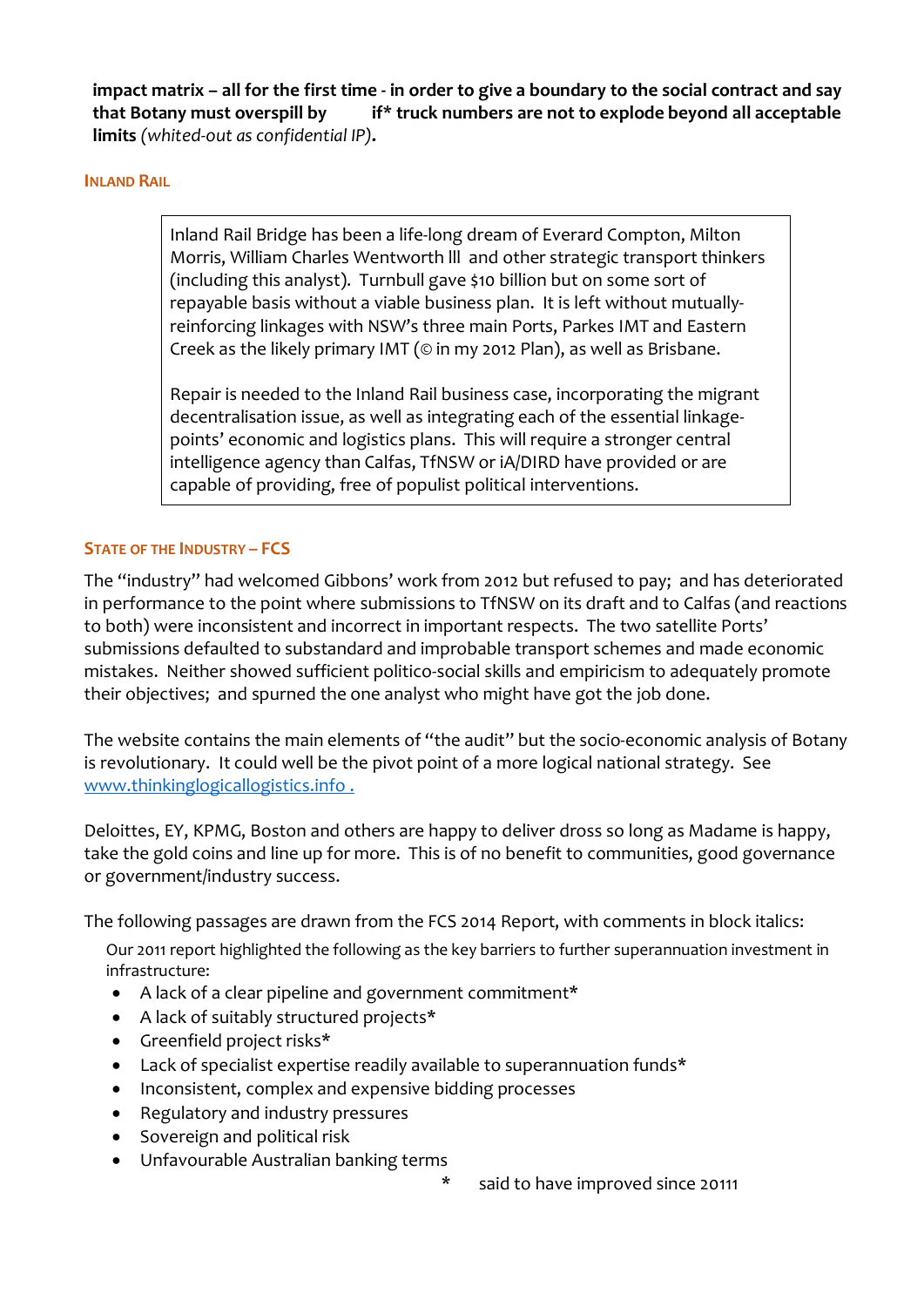There was a clear distinction between those areas where substantial improvements had been made and those where little progress was noted - but an overriding message was that *all the barriers identified were still operative and impacting the willingness of the superannuation market to consider further infrastructure investment*.

*Defects in EY – no critique and indeed praise for Berejiklian: the main negative factors in that interval were the desecration of iNSW by Berejiklian in 2012 and ineffective and incomplete freight and port plans from iA, iNSW and Berejiklian in 2012-3. These led to an attack in the Daily Telegraph (including Clennell's famous "Liberal Bromance" article), and the initiation of RG's Eastern Seabord Rail Freight Strategic Plan, which had distinctive features. It was shared with NTC, ALC, SAL and Syd Uni but while all agreed and had no changes, none were prepared to pay – so it wasn't published. (Large parts were in a submission to TfNSW which was the subject of Clennell's article.) Eastern Creek IMT was pinched from RG's work in the following period, while Berejiklian stole other ideas which are described in a different document.*

Barriers where **minimal progress** has been made:

- • Inconsistent, complex and expensive bidding processes
- • Regulatory and industry pressures
- • Sovereign and political risk
- Unfavourable Australian banking terms

Participants confirmed that there is continuing **confusion both in the media and in communication** with government agencies over the **difference between funding and financing** and that this adds to the complexity in discussing the roles that superannuation funds play in the delivery of infrastructure.

*Indeed, it is worse than pretended: the lack of business plans under Berejiklian; the lousy pre-planning of the trams, NW, Bankstown Line and WestConnex casing community uproar, unstable politics and heavy cost over-runs; and the stacking of all guard posts by loyal and mute cadres, mean that Labor's record of failed PPPs now looms large in Sydney. There has been not one known proper risk analysis. The fact is, not one of Berejiklian's projects has a positive benefit/cost ratio despite her lies to the contrary.*

Superannuation funds finance infrastructure they do not fund it…. The consensus of the participants was that overall a lack of finance was not a strong barrier to further investment.

As efficient potential long term owners of infrastructure, the superannuation industry believes that significant efficiency could be generated from earlier consultation with key state representatives. This process should be formalised as part of the procurement business case requirements whenever private finance options are to be considered.

*This is fanciful as the "chain" has been destroyed and now comprises invisible criteria drawn from Chinese passenger corporates. The Chinese investment in the Port of Newcastle was poorly cast as that Port lacks logic unless it adopts my approach which the Chairman and CEO are resisting. There are IP issues which will impact on the Port and ARTC. There needs to be a cleanout.*

Increasing focus over the available funding for the mooted project pipelines and continued progress in line with announced timetables for major projects such as the North West Rail link and the East West Link road project has increased institutional investor confidence and encouraged investors to devote the extensive time required to appropriately assess infrastructure projects. However participants still noted that the most significant barrier for further investment was a lack of suitable projects in the market.

*Very poor understanding. Greiner attacked the NW, rightly, and it is a dud – Berejiklian is desperately trying to bolster its economic base and is thereby further damaging Sydney. Her knowledge of economics is about equal to Rasputin's. Investor confidence has dropped, with the economic disgraces of poor pre-planning erupting in the Newcastle, ES, CBD and Parra trams, Metros, WestConnex and Beaches Link.*